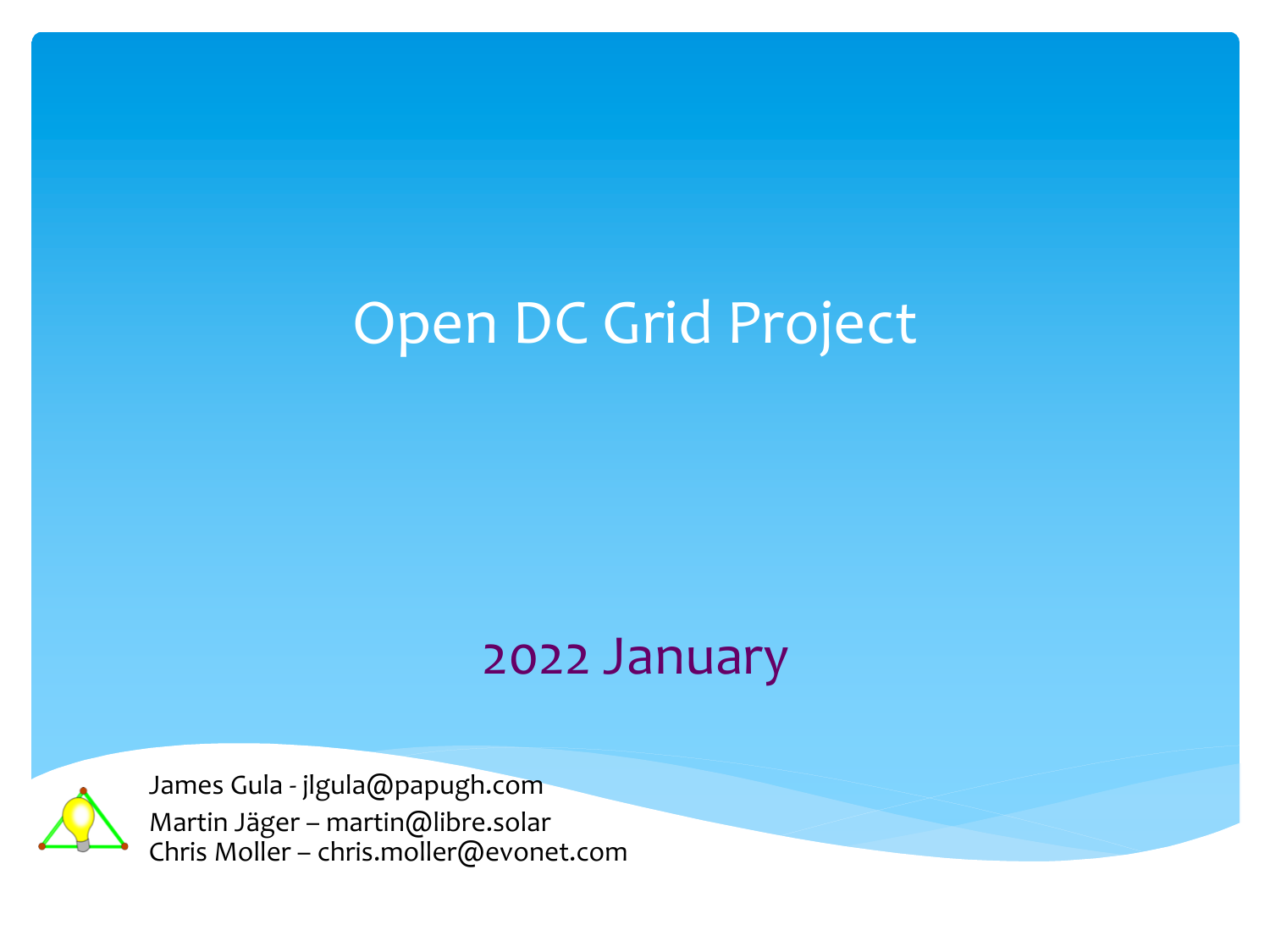

- \* Polaris Status Report
- \* Related Standards / Industry Developments

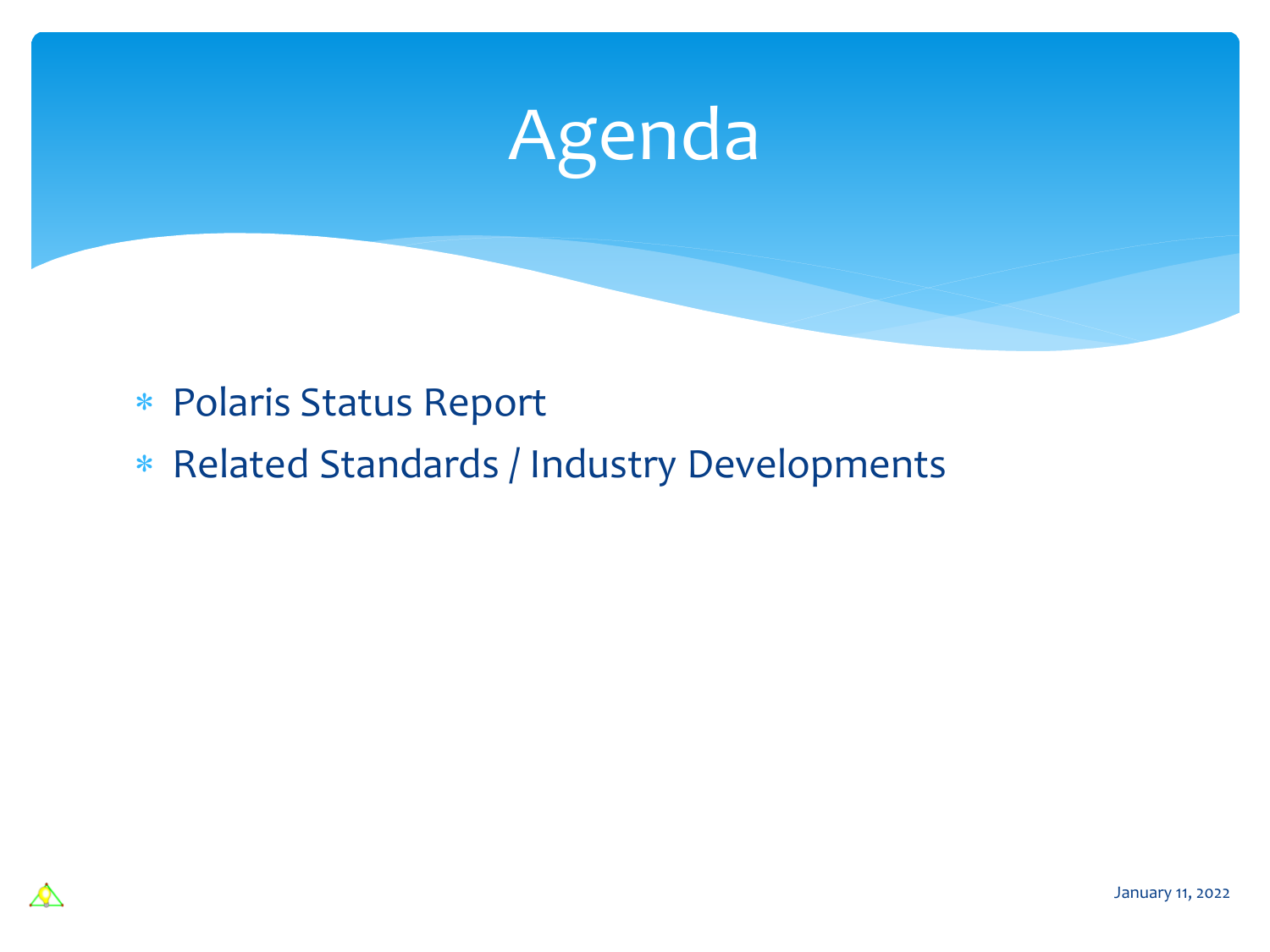# Polaris General Architecture



- \* Blackboard design pattern REST messages (Get/Put/Post/Delete)
	- \* Observable entities
	- \* Subscribe/notify via messages
	- \* Devices put/post status, observe commands
	- \* Control functions observe devices, put/post commands
- \* Plumbing
	- \* Service location
	- \* Security
	- \* Logging, configuration etc.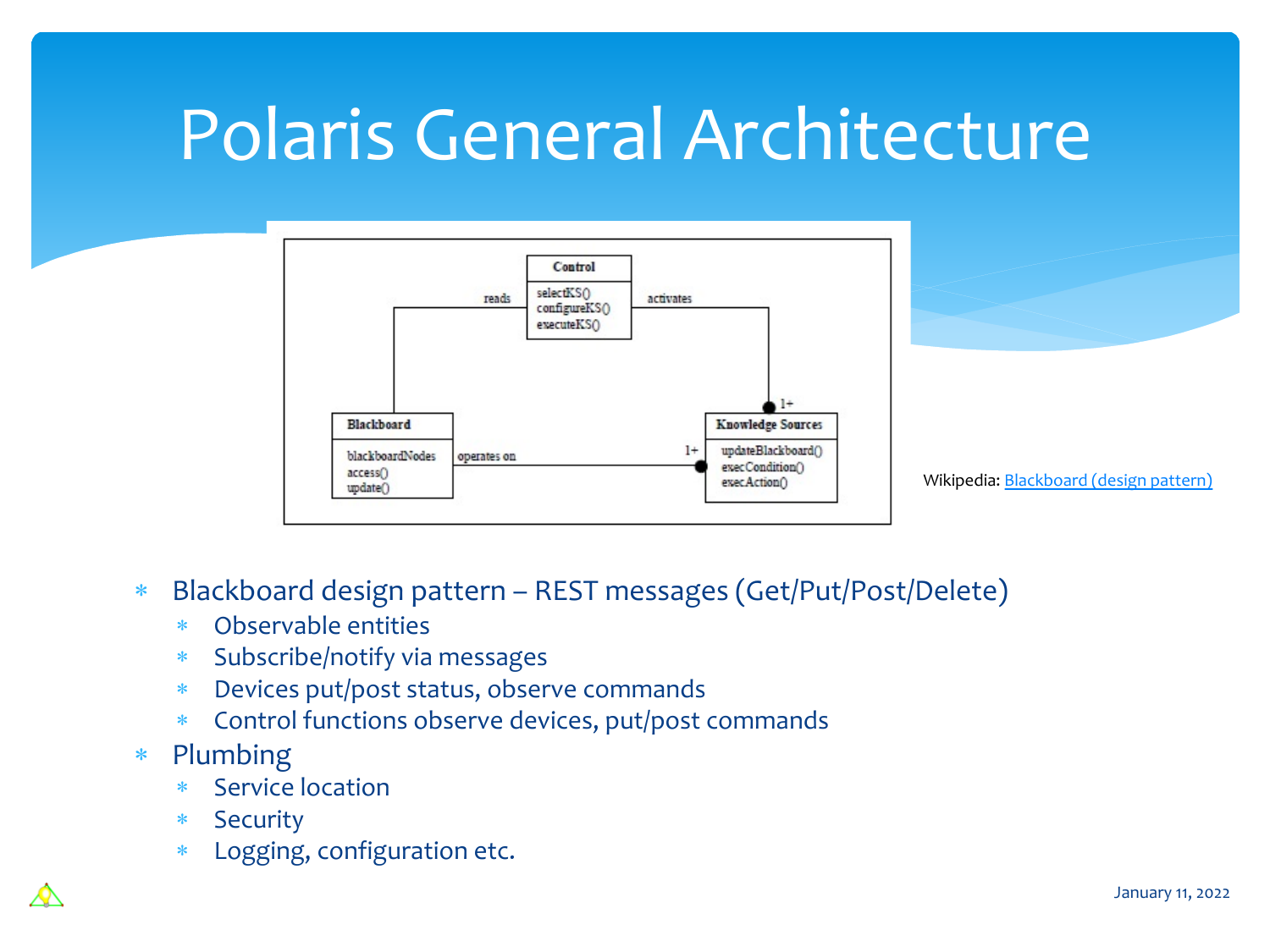# Polaris Block Diagram



 $\boldsymbol{\mathcal{A}}$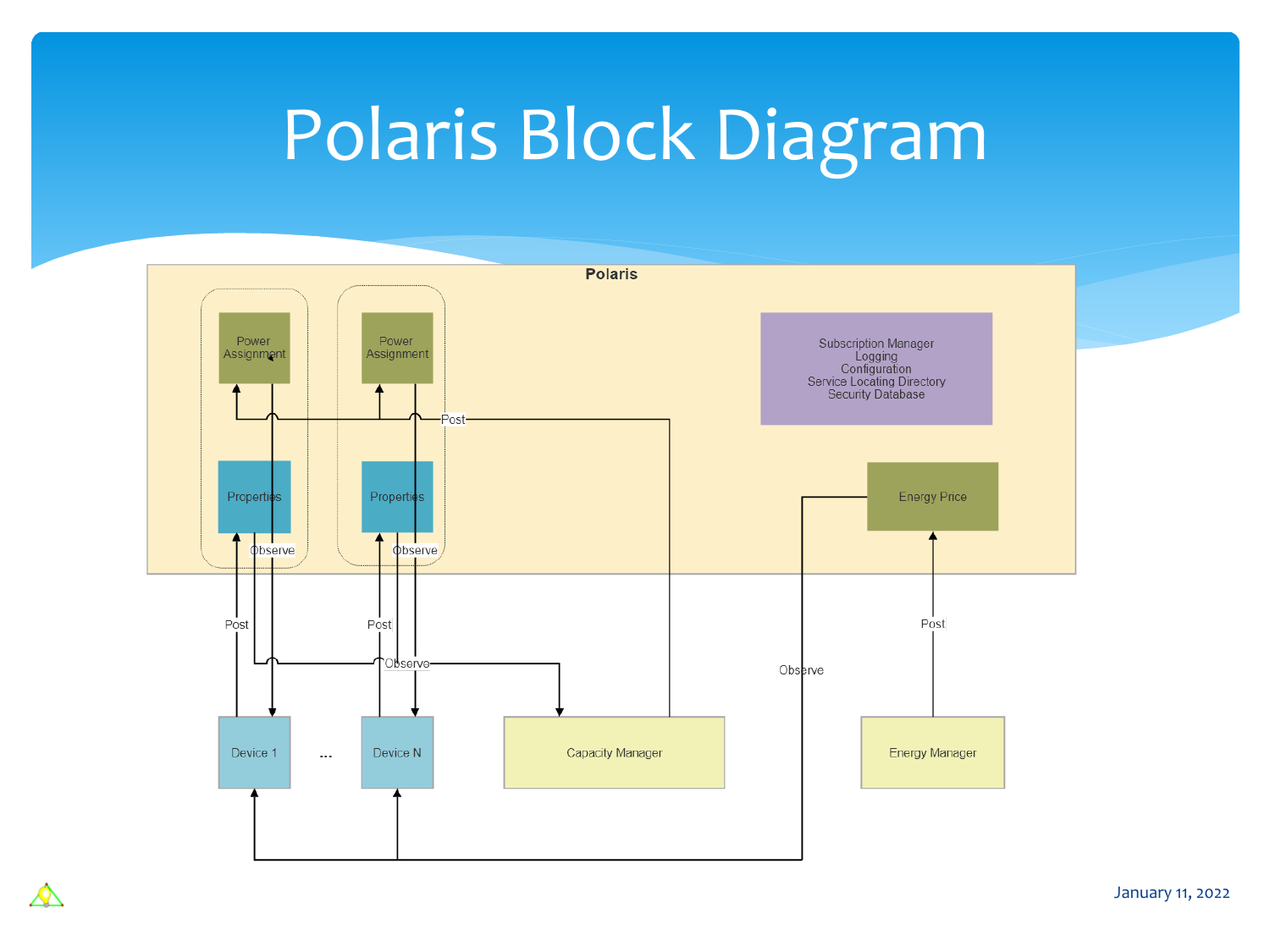## Polaris OpenAPI (YAML Fragments)

#### openapi: 3.0.0 servers:

- url: http://localhost:8080/v1
- description: SwaggerHub API Auto Mocking
- url: https://virtserver.swaqqerhub.com/jlqula/Polaris/1.0.0

#### linfo<sup>.</sup>

version:  $1.0.0$ title: Polaris description: Microgrid controller

#### contact:

email: jlqula@papugh.com

#### license:

name: Apache 2.0

url: http://www.apache.org/licenses/LICENSE-2.0.html

#### tags:

- name: device
- description: Devices managed by the controller
- Fig. name: subscription
- description: Subscriptions that implement subscribe/notify
- name: GC
- description: Operations the affect the grid controller as a whole.

#### paths:

```
/gc/reset:
post:
  tags:
   - 6Csummary: Resets the GC
  description: Removes all content and resets the GC.
  operationId: reset
  x-scala-package: gc
  responses:
    "201":
      description: Reset successful
      content:
       text/plain:
          schema:
            type: string
```
### /devices/{id}: get: tags: - device summary: Gets the device properties description: | Gets the properties of the device as an entity. operationId: getDevice x-scala-package: device parameters: - name: id in: path schema: type: string required: true responses: "200": description: Get successful content: application/json: schema: \$ref: "#/components/schemas/Device" "404": description: Not found - the id does not corresponed to a registered device content: text/plain: schema: type: string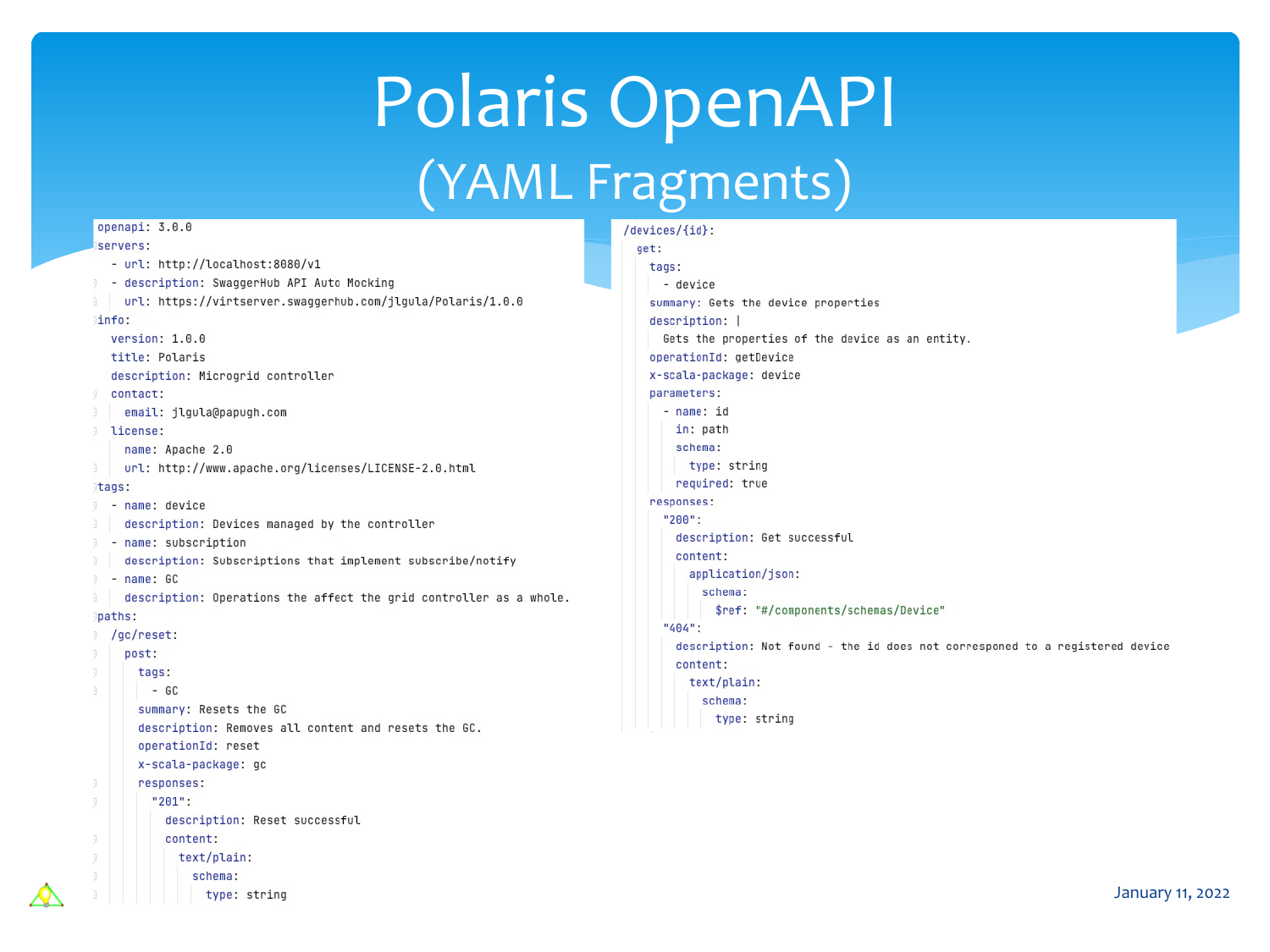# Polaris OpenAPI (Schema)

| components:                                                                               |
|-------------------------------------------------------------------------------------------|
| schemas:                                                                                  |
| Device:                                                                                   |
| type: object                                                                              |
| required:                                                                                 |
| - name                                                                                    |
| $-id$                                                                                     |
| properties:                                                                               |
| id:                                                                                       |
| type: string                                                                              |
| name:                                                                                     |
| type: string                                                                              |
| powerRequested:                                                                           |
| type: number                                                                              |
| description: the power in whats that the device needs to perform its primary function     |
| powerOffered:                                                                             |
| type: number                                                                              |
| description: the power in watts that the device has available to supply the microgrid     |
| powerPrice:                                                                               |
| type: number                                                                              |
| description:                                                                              |
| The price at which the device is willing to buy or sell power. Can be used as a priority. |

case class Device(id: String, name: String, powerRequested: Option[BigDecimal] = None, powerOffered: Option[BigDecimal] = None, powerPrice: Option[BigDecimal] = None)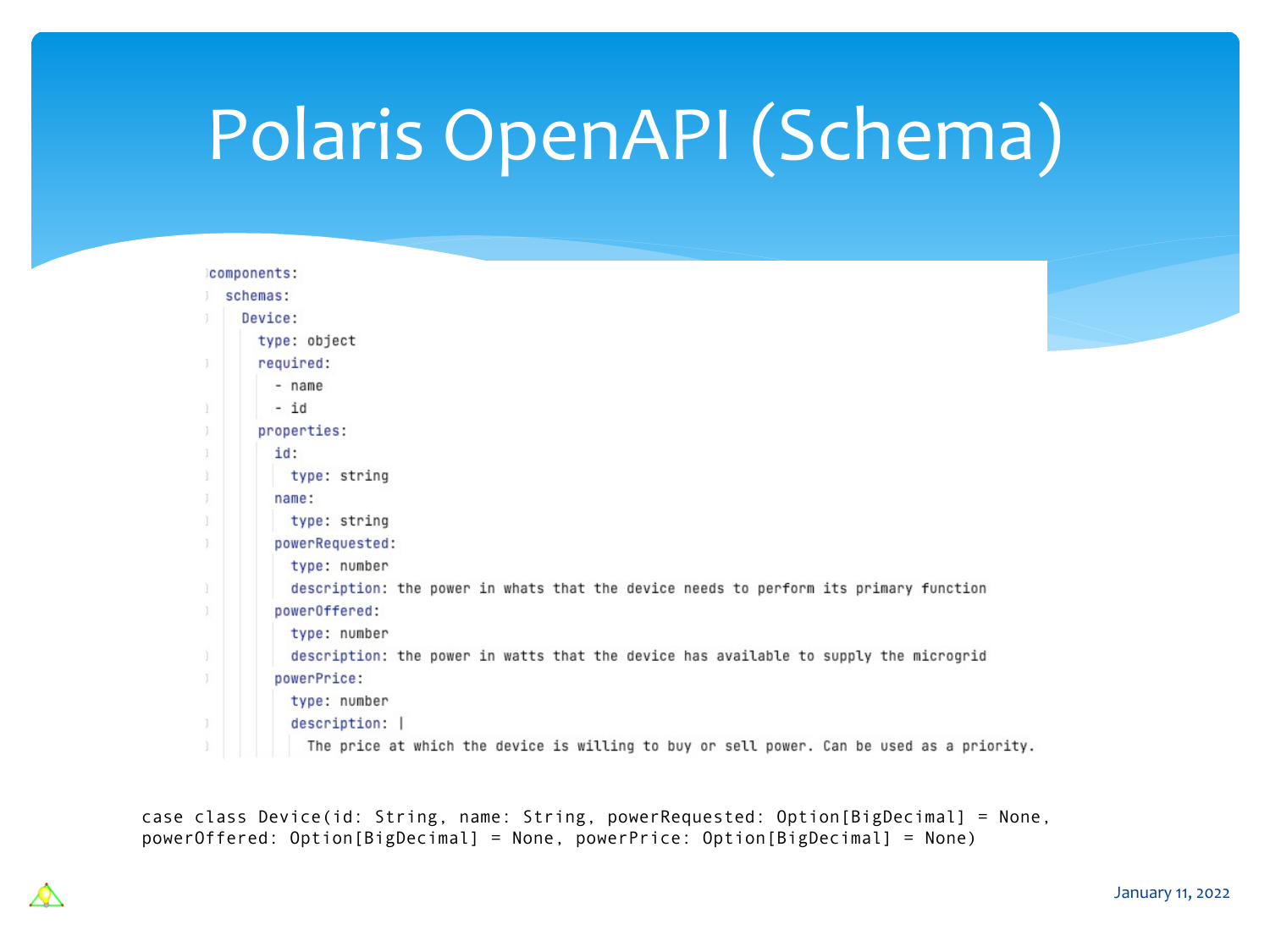## Polaris Entities

### \* Device

- Includes name, ID, power requested, power offered, price
- \* Power granted, power accepted, separate for permissions
- \* Future: add more device details eg. device type etc.
- Subscriptions (observer URI, observed URI, action)
	- \* Add, remove, list
- \* GC
	- \* Includes power price, date/time, reset function
	- \* Future: add bus IDs for multiple buses per GC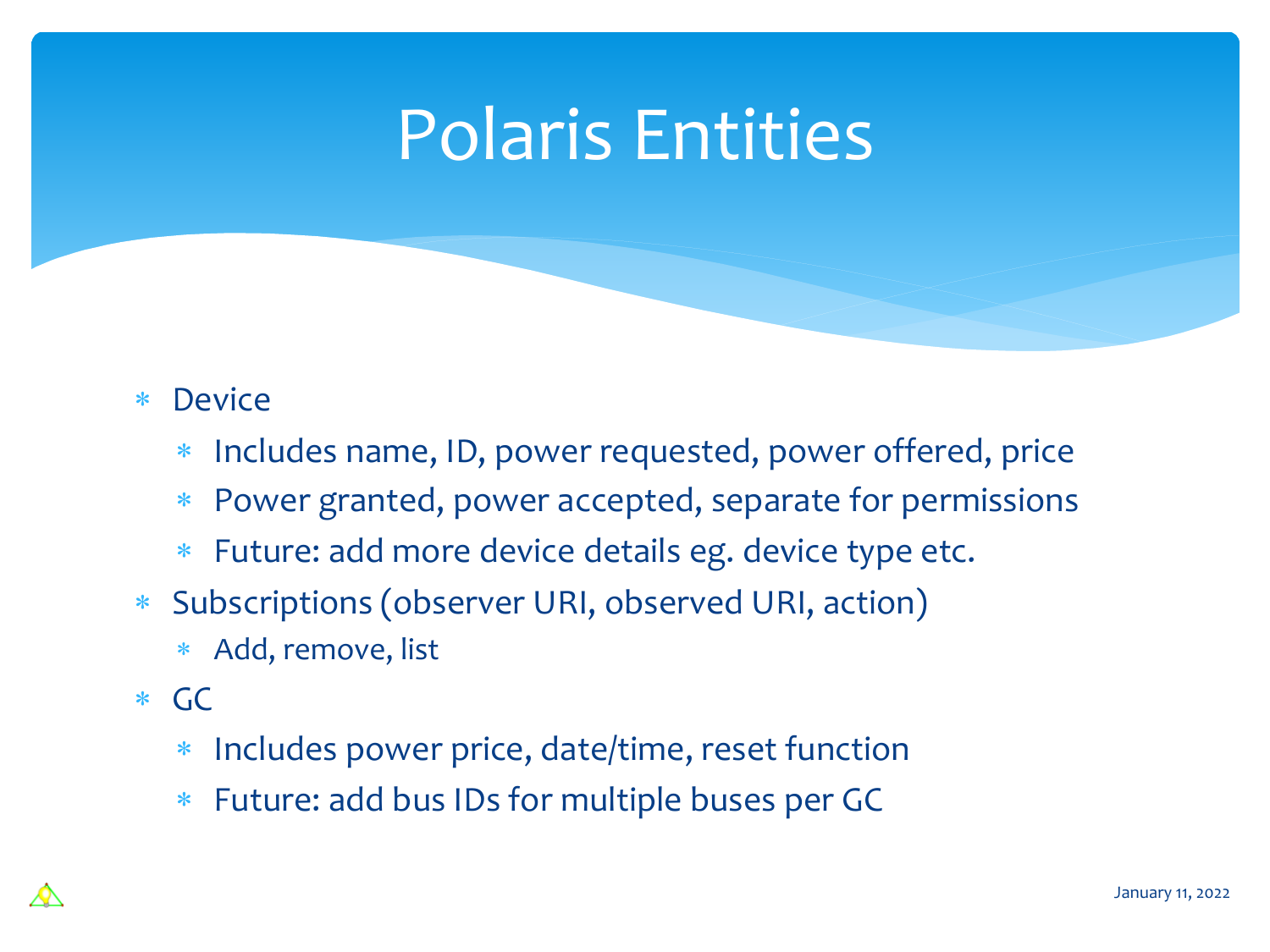# Polaris Messaging

### \* HTTP with JSON encoding

- \* URI path selects the entity
- \* Action: http get/put/post/delete
- \* Future: https, (identity × path × action) ACLs
- \* Adding actor messages for platform efficiency
	- \* Functions like capacity manager can elide serialization
- \* Futures
	- \* CoAP
	- \* Websockets (CoAP over TCP) permits cloud GCs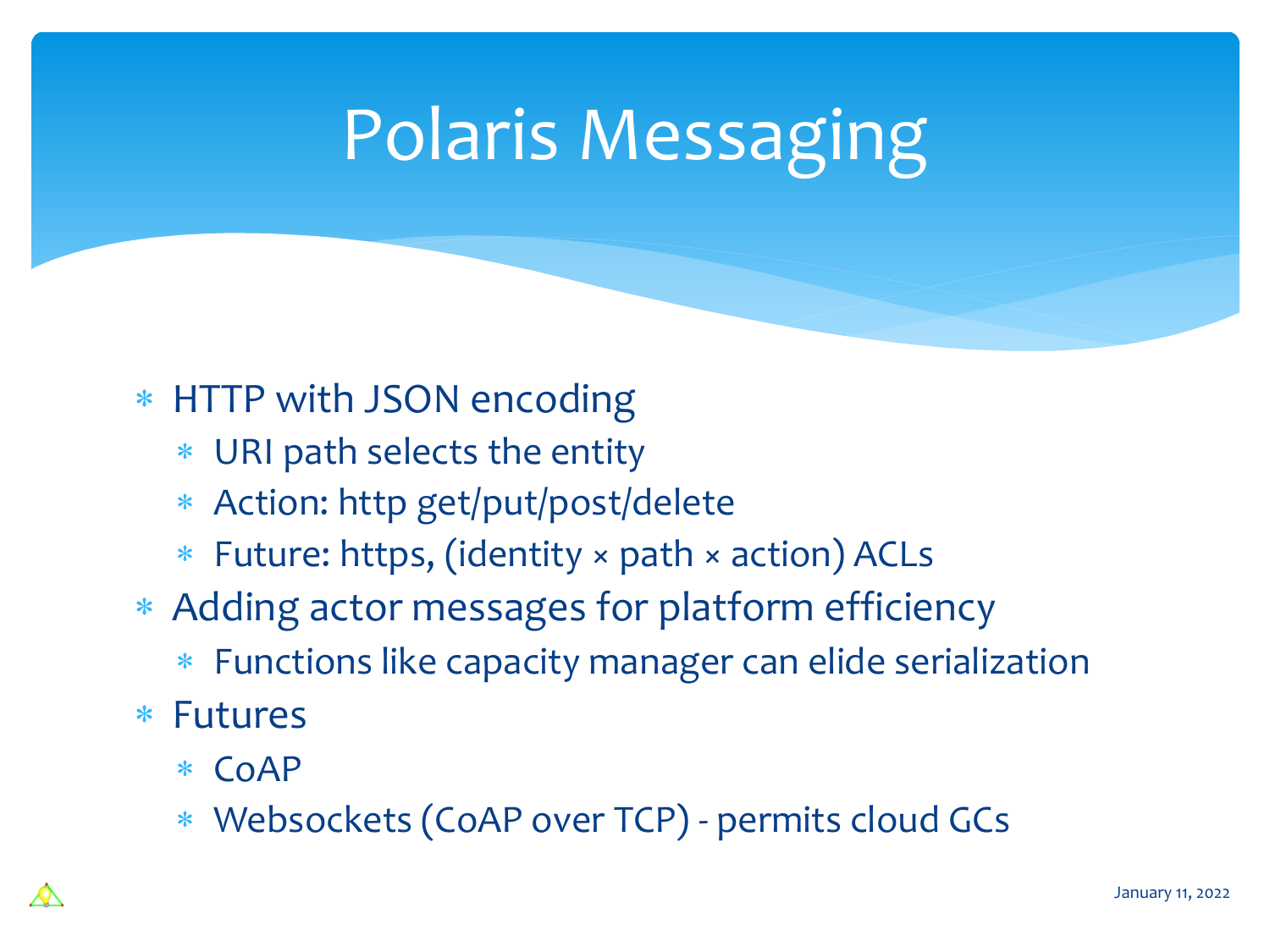## Polaris Capacity Manager

- \* Observes /devices for post/delete (device add, remove)
- \* For each device (/device/{id} put):
	- \* Observe: PowerRequested, PowerOffered, Price
- \* Sort PowerOffered by price (lowest first)
- \* Calculate total power available
- \* Sort PowerAvailable by price (highest first)
- \* Select devices to receive power
- \* Calculate total power demand
- \* Select devices to source power
- \* Notify all devices of changes:
	- Put PowerGranted, PowerAccept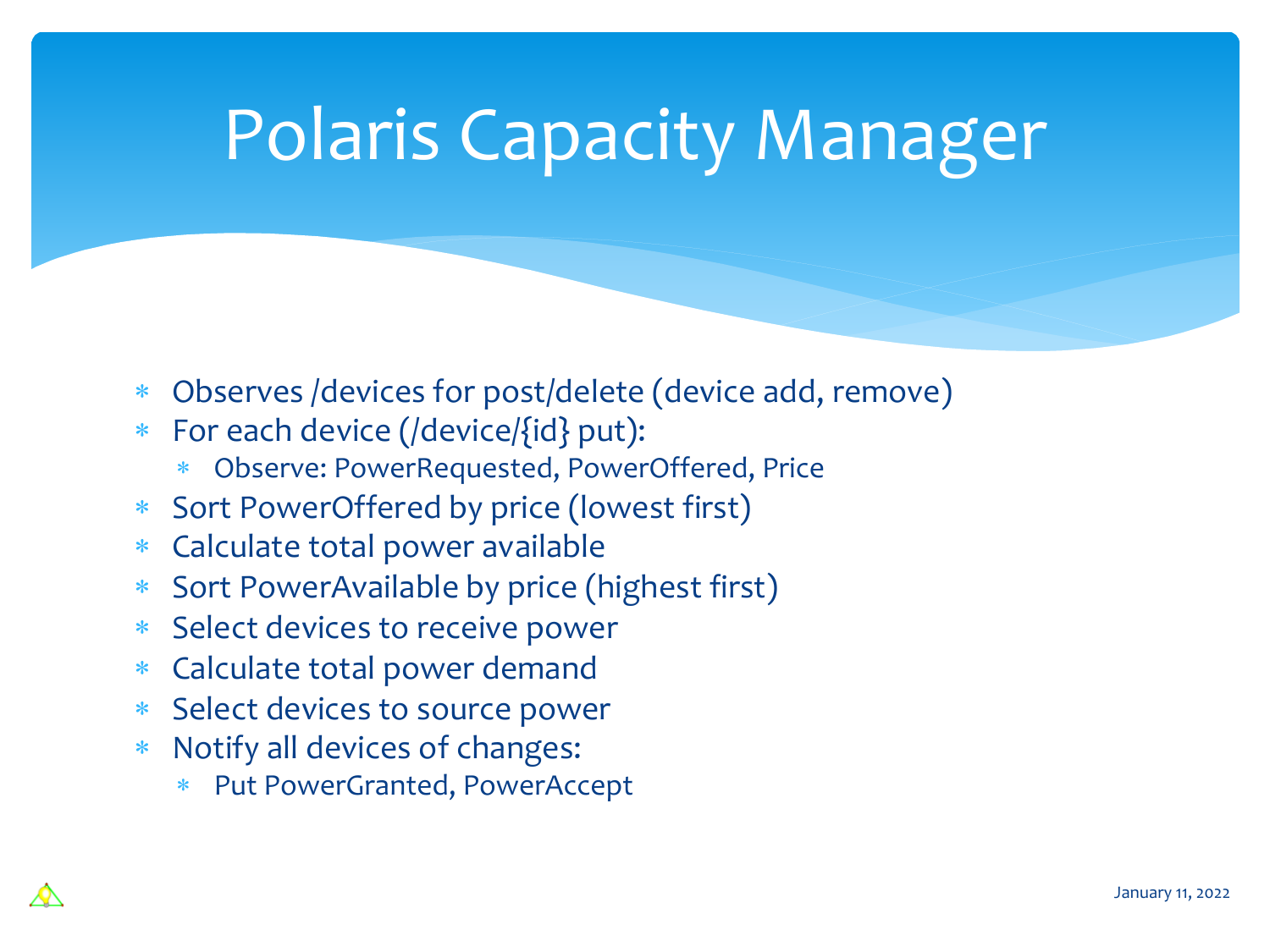## Polaris Device Energy Management

- Device chooses its own algorithm/behavior
- \* Default device algorithm:
	- \* All devices observe: /gc/PowerPrice
	- If gc price > device price set PowerRequested to zero
	- If gc price < device price set PowerOffered to zero
- \* Future:
	- Multiple buses with independent PowerPrice
	- **Energy manager** 
		- \* Calculates price from sources?
		- \* LPD-like price adjustments to match supply/demand?
	- \* Price schedule entities like 2030.5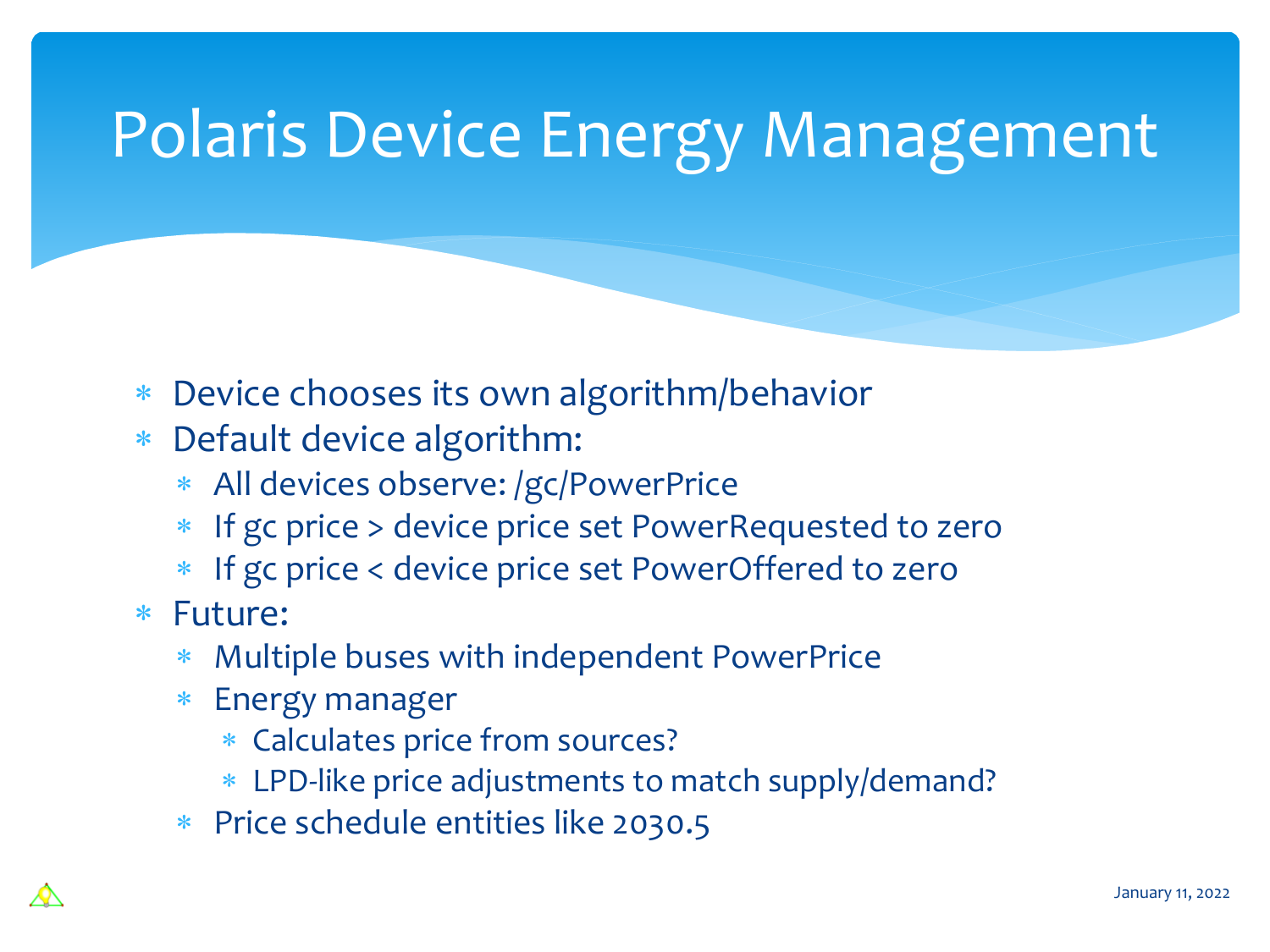# Polaris Next Steps

### https://github.com/jlgula/Polaris

- \* Actor conversion of all modules
- \* Improved configuration, packaging, logging
- \* Service locator via DNS/Multicast (Akka-HTTP module)
- \* HTTPS, ACLs (via Akka-HTTP route functions)
- \* Alternate message formats: CoAP (Californium), WS (Akka)
- \* Additional control functions:
	- \* Energy manager
	- \* Battery manager
	- \* Explicit islanding states to match 2030.7,8
	- \* Droop control / stability?
- \* Zephyr device drivers
- \* Web UI (React front end for existing API)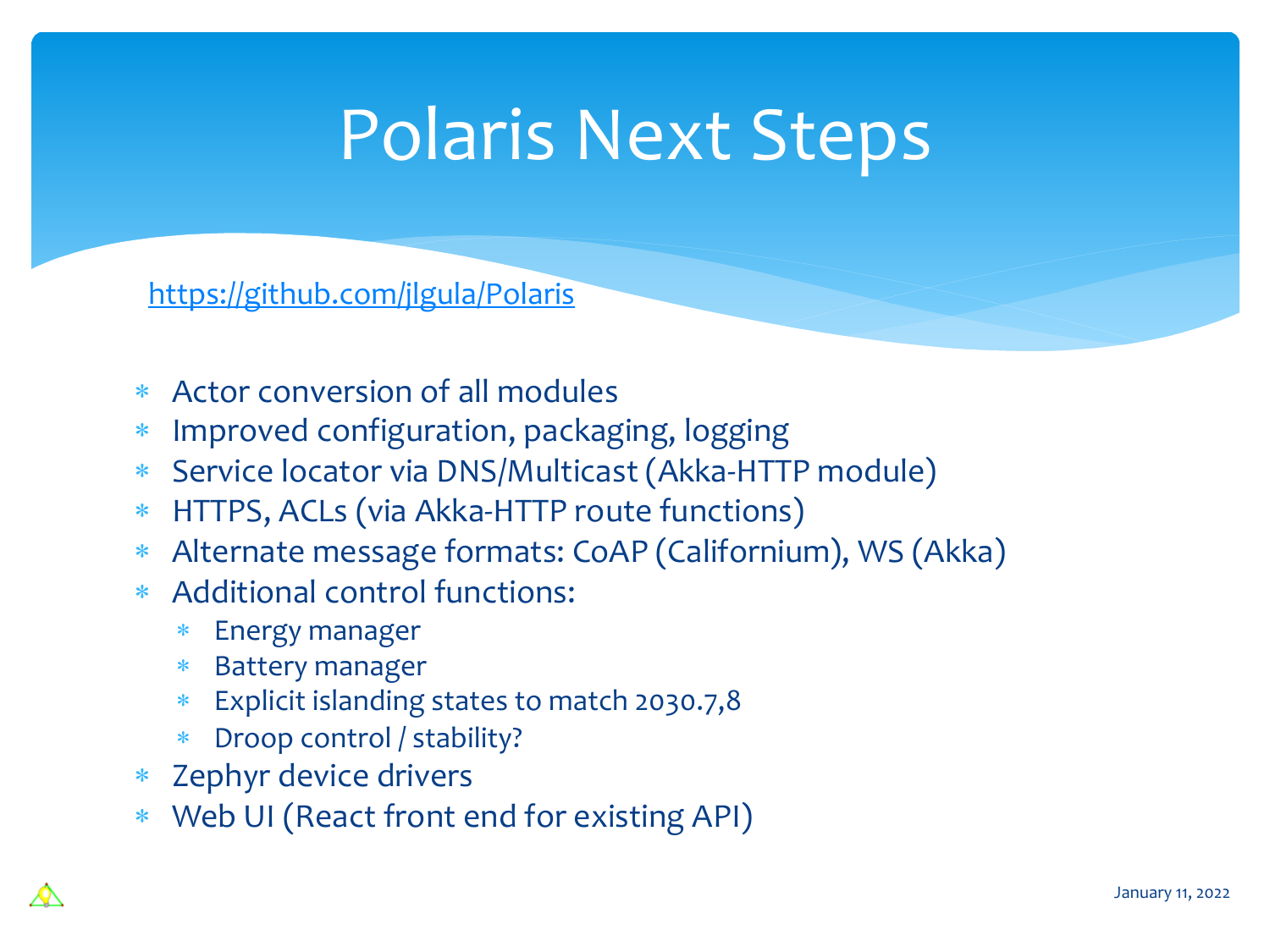## [Related S](https://standards.ieee.org/project/2030_10_1.html)tandards / Industry Developme

### \* [P2030.10](https://openconnectivity.org/)

- \* 2030.10 is complete and published!
- \* LFEnergy ?
- \* OwnTech Open Digital Power ?
- \* P2030.10.1 ?
- \* TMS ?
- \* GOGLA Interop activities ?
- \* OpenPAYGO Link ?
- \* Angaza Nexus Channel / Nexus Channel Core ?
- \* Open Connectivity Foundation / IoTivity -?